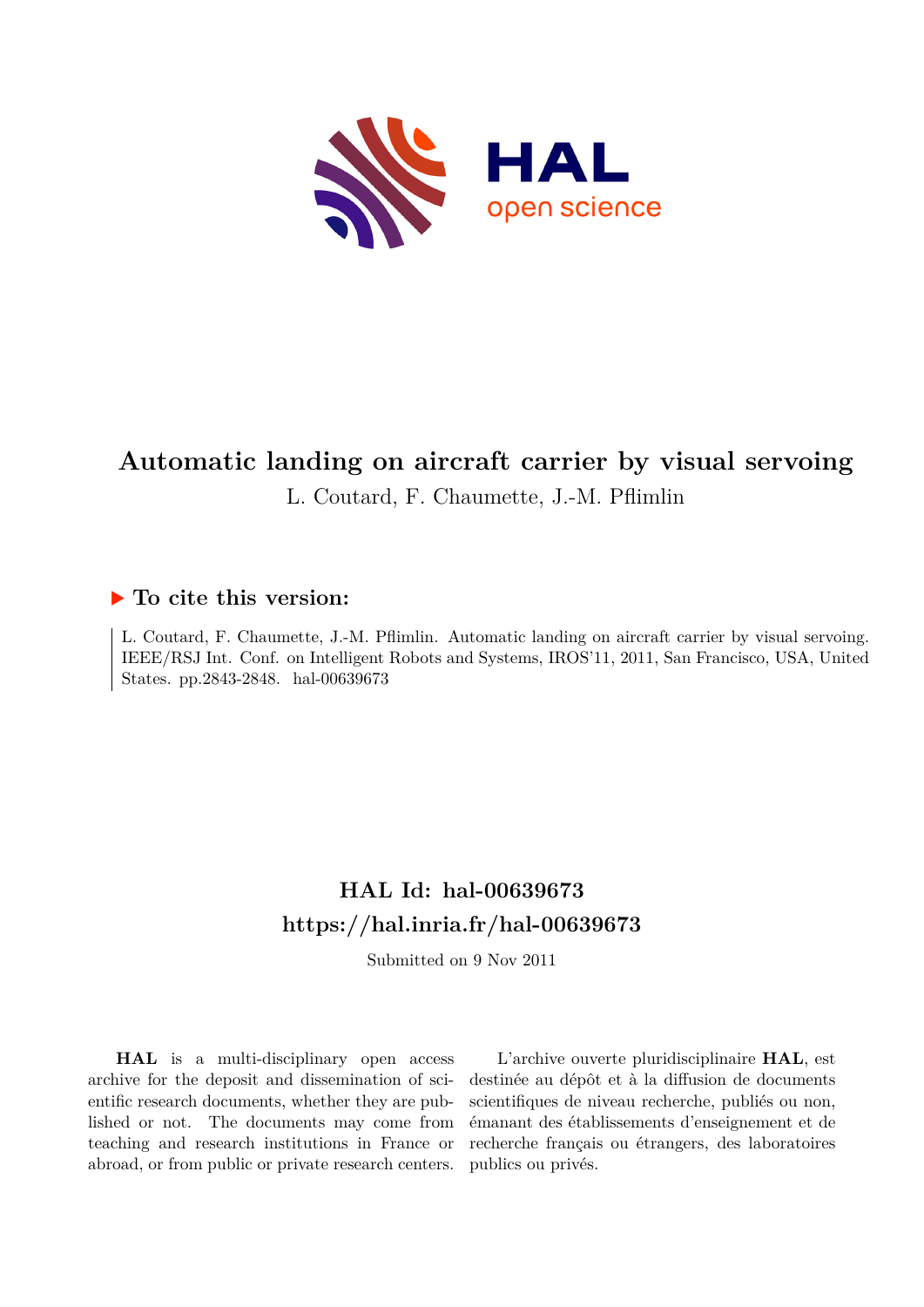# Automatic landing on aircraft carrier by visual servoing

Laurent Coutard, François Chaumette and Jean-Michel Pflimlin

*Abstract*— The landing on carrier is a very difficult task even for trained pilots. This paper presents a method to land automatically using aircraft sensors and three visual features inspired by visual cues used by pilots. These features whose link with the aircraft state is established, are introduced in a control scheme using a linearized aircraft model. The control law demonstrates a large convergence domain using simulated visual features and a 3D tracker applied on synthetic images.

# I. INTRODUCTION

Landing on an aircraft carrier is usually considered by pilots as one of the most difficult exercise, complicated by visibility conditions, carrier dynamics and small landing area. In function of visibility conditions, several approaches toward the carrier are used, as presented in [1]. In our case, the studied trajectory consists in beginning the descent at 7.5 km from the carrier and in putting the hook on a desired descent glide. To ensure landing accuracy, no flare is performed. Method can be sum up by keeping the descent rate and angle of attack constant to maintain the aircraft stability and to prevent it from stall.

Control of landing on carrier is not a new problem. It was studied using classical sensors as radar or relative GPS [2], which determine the error wrt a reference trajectory and correct it using a control law that can be optimal [3] or robust [4]. Some prediction model of the carrier dynamics is implemented in [3] to improve the control.

Visual features used during the landing by the pilot were studied for several decades for cognitive and safety aspects. The aim was to understand what features are used by pilots and to determine their sensibility [5] in order to model the human reactions and improve the pilot training. [6] presents a quite complete state of the art of visual features used to control the aircraft during the alignment, the approach and the landing. For example, the distance between the vanishing and the impact points allows pilots to follow the descent glide. The link between relative pose and visual features is established considering low angle assumption in [7] and [8]. The landing on carrier was mainly studied under the scope of aiding systems dealing with the visibility of the optical landing systems. One of the methods used by naval pilots to land on carrier is to control its aircraft in order to focus the glide slope vector present on the Head-Up-Display (HUD) to a triangle mark on the deck as presented in Fig. 1a. Another

cue is the angle between the drop line and the deck line that is used by pilots to align wrt the landing deck (see Fig. 1b). This feature provides nice decoupling properties because the segments forming this angle are orthogonal in 3D.



Fig. 1. (a) Pilots try to put the HUD velocity vector at the basis of the triangle mark in order to follow the glide slope; (b) The angle between the drop and the alignment lines (yellow and dash) provides lateral information

Visual servoing allows the control of a dynamic system using visual features as inputs. Features can be the estimated pose by vision (3D features) or point coordinates or line angles in the image (2D features). Classical visual servoing is well defined for six DOF robot controlled in velocity [9]. This is not the case of aircrafts, which are non-holonomic and under-actuated systems and are not directly controllable in velocity. Visual servoing was used in previous works to land on static runway [10][11][12]. At the authors knowledge, it was never used for landing on a moving deck.

In order to design a control law, most of the works model the aircraft as linearized in the space state during the approach or alignment phase of landing. The difference between these works relies on the choice of the features and on the kind of controller. [10][13][11] and [14] use as image features the vanishing point and the composition of angles of the projected runway lines. This set of features presents good decoupling properties. [12] uses as visual feature an homography matrix that is the transformation between two images representing the same planar scene. Non linear control scheme using aircraft sensors (Inertial Measurement Unit, Pitot tubes) and camera is studied in [15]. Features are expressed in Plücker coordinates and used to build a centroid vector that is used as input of the control law. In order to improve aircraft behavior, [11] takes into account aircraft dynamics by modifying the desired features along the aircraft trajectory. In order to be robust to the wind, classical proportional integral scheme is applied in [10][14][12] and a wind estimator is built in [15].

This paper presents a new set of three visual features for the landing on aircraft carrier: the x-coordinate of the vanishing point, the distance in the image between the

Laurent Coutard and François Chaumette are with INRIA Rennes-Bretagne Atlantique and IRISA, Campus de Beaulieu, {Laurent.Coutard, Francois.Chaumette}@inria.fr

Jean-Michel Pflimlin is with Dassault Aviation 78, Quai Marcel Dassault - 92552 Saint Cloud Cedex Jean-Michel.Pflimlin@dassault-aviation.com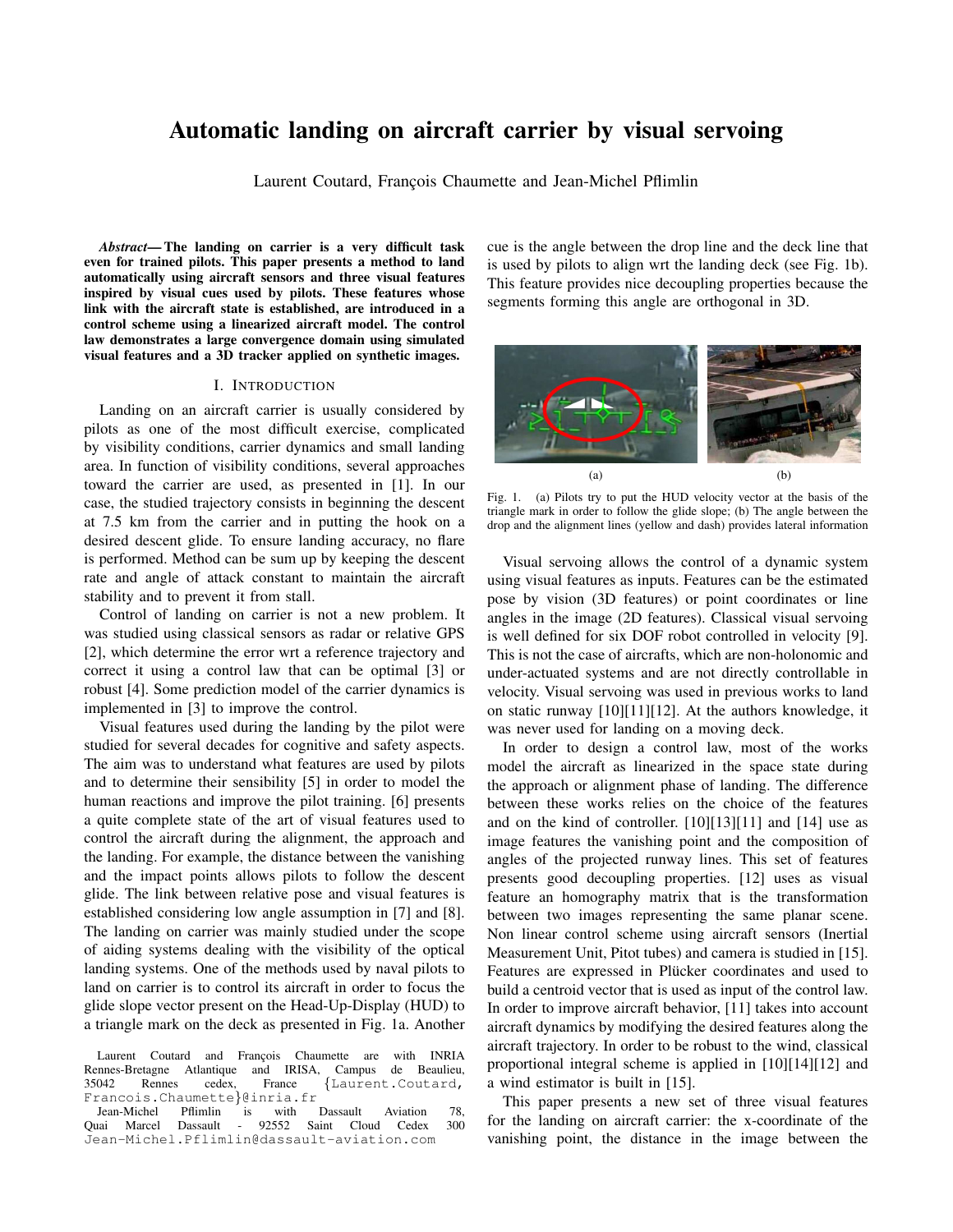vanishing and impact points, and the angle between deck axis and its width. The second and third features have never been used before. A classical control scheme based on a linearized aircraft model of the Rafale allows the carrier landing even when it moves. Whereas some desired features used in [11][14][12] are varying along the glide and need some external information to be computed, our desired features remain constant during the task and they are defined in function of the desired glide. Images are provided by the Damocles designation and recognition pod from Thales Optronics [1]. It is located under the aircraft on its rightside and has two fields-of-view (1 and 4°) and has Roll-Tilt degrees of freedom. This imaging sensor is well suited for this application because the detection and tracking has to be effected in wide space [1]. Other sensors embedded on the aircraft can be used as Inertial Measurement Unit (IMU). Moreover, the method is independent of GPS and landing aids systems presented in [1].

The paper is organized as follow: modeling of the aircraft is described in Section II, visual features are investigated in Section III. Using the control law defined in Section IV, simulation results are presented in Section V.

#### II. MODELING

## *A. Aircraft model*

This section presents the different frames involved, notations and the aircraft dynamics linearized model.



Fig. 2. Frames and velocities

 $\mathcal{F}_o$ ,  $\mathcal{F}_b$  and  $\mathcal{F}_c$  are respectively a fixed reference, aircraft and camera frames, as presented in Fig. 2.  $\mathcal{F}_d$  corresponds to the deck frame, along which the impact frame  $\mathcal{F}_i$  is located on the x-axis with the same orientation than  $\mathcal{F}_d$ . Pitch and roll orientation of the carrier are not taken into account in this study. The pose vector of the aircraft in  $\mathcal{F}_i$ is defined by  $\mathbf{P} = (\mathbf{p}, \Phi) = (X, Y, Z, \phi, \theta, \psi)$ , where the orientation  $\Phi$  is represented using Euler angles [16]. The aircraft velocity screw in the aircraft frame  $\mathcal{F}_b$  is defined by  $\mathbf{v}_b = (v_b, \omega_b) = (u, v, w, p, q, r)$ , whose three first and last components are respectively linear and rotational parts. Both velocity screw  $v_b$  and orientation  $\Phi$  are provided by the Inertial Measurement Unit. V and  $\alpha$  are respectively the aerodynamics velocity and the angle of attack and are provided by pitot tubes. Y, Z and  $\psi$  can be related to visual information. Assuming flat-earth hypothesis (neglecting the accelerations produced by the Earth rate), some kinematics relations can be derived using the Direct Cosine Matrix  $B_B$  and the attitude propagation matrix  $\xi$  [16], respectively defined by:

$$
\begin{cases} \dot{\Phi} = \xi(\Phi) \ \omega_b \\ \dot{\mathbf{p}} = \mathbf{B}_B^{\mathrm{T}} \ v_b \end{cases} \tag{1}
$$

Considering classical small  $\phi$  and  $\psi$  angles, and low movement assumption, which is respected for the flight phase, the model is linearized at an equilibrium flight configuration:

$$
\mathbf{B}_{\mathbf{B}} = \begin{bmatrix} c\theta_0 & 0 & -s\theta_0 \\ 0 & 1 & 0 \\ s\theta_0 & 0 & c\theta_0 \end{bmatrix}; \xi^{-1} = \begin{bmatrix} 1 & 0 & -s\theta_0 \\ 0 & 1 & 0 \\ 0 & 0 & c\theta_0 \end{bmatrix}
$$
 (2)

where  $\theta_0$  is the trim value of the aircraft pitch for this flight configuration.  $c\theta_0 = \cos \theta_0$  and  $s\theta_0 = \sin \theta_0$ .

Aircraft dynamics is defined by a non-linear model [16]. A classical method to study a system in order to design a control scheme is to consider a linearization point. For this trim point, longitudinal and lateral motion (respectively defined with  $l_g$  and  $l_t$  subscripts) are supposed decoupled:

$$
\begin{bmatrix} \dot{\tilde{\mathbf{x}}}_{lg} \\ \dot{\tilde{\mathbf{x}}}_{lt} \end{bmatrix} = \begin{bmatrix} \mathbf{A}_{lg} & \mathbf{0} \\ \mathbf{0} & \mathbf{A}_{lgt} \end{bmatrix} \begin{bmatrix} \tilde{\mathbf{x}}_{lg} \\ \tilde{\mathbf{x}}_{lt} \end{bmatrix} + \begin{bmatrix} \mathbf{B}_{lg} & \mathbf{0} \\ \mathbf{0} & \mathbf{B}_{lgt} \end{bmatrix} \begin{bmatrix} \tilde{\mathbf{u}}_{lg} \\ \tilde{\mathbf{u}}_{lt} \end{bmatrix}
$$
 (3)

where  $\tilde{\mathbf{x}}_{lg} = (\tilde{V}, \tilde{\alpha}, \tilde{\theta}, \tilde{q}, \tilde{Z})$  and  $\tilde{\mathbf{x}}_{lt} =$  $(\tilde{p}, \tilde{r}, \tilde{\phi}, \tilde{\psi}, \tilde{Y})$ .  $\tilde{x}$  and  $\tilde{u}$  express the variations of the state x and the inputs u around the linearization point defined by  $x_0$  and  $u_0$  as  $\tilde{x} = x - x_0$  and  $\tilde{u} = u - u_0$ .

As many modern aircrafts, fly-by-wire augmentation stability systems control the aircraft. Thus, longitudinal and lateral control inputs,  $\mathbf{u}_{lq}$  and  $\mathbf{u}_{lt}$  are respectively the commanded normal acceleration  $a_{z_c}$ , the throttle  $\tau$  and the commanded roll-rate  $p_c$ .

#### *B. Camera*

The orientation of the camera is fixed in the aircraft frame and is equal to:

$$
{}^{c}\mathbf{R}_{b} = \begin{bmatrix} 0 & 1 & 0 \\ 0 & 0 & 1 \\ 1 & 0 & 0 \end{bmatrix} \begin{bmatrix} c\theta_{c} & 0 & -s\theta_{c} \\ 0 & 1 & 0 \\ s\theta_{c} & 0 & c\theta_{c} \end{bmatrix}
$$
 (4)

with  $\theta_c = -\theta_0 + \delta_0$  is the tilt angle of the camera, where  $\delta_0 = -\tan^{-1} \frac{Z_0}{X_0}$  is the glide slope angle to the impact point ( $\delta_0$  is about -4°).  $X_0$  and  $Z_0$  are longitudinal and altitude distances in  $\mathcal{F}_i$  at the linearization point. This camera orientation allows to implicitly center the impact point of the carrier in the image all along the desired landing trajectory.

# III. VISUAL FEATURES

As presented in Section I, visual features choose as inputs of the control scheme for the autonomous landing, rely on visual cues used by pilots. Proposed visual features s are represented on Fig. 3. To control the longitudinal motion, the distance  $l_y$  is well adapted because it is representative of the angle  $\delta$  between impact point and horizon line as presented on Fig. 4.  $l_y$  corresponds to the distance between the vanishing and the impact points along the y-axis of the image. In order to maintain a constant glide slope,  $l_y$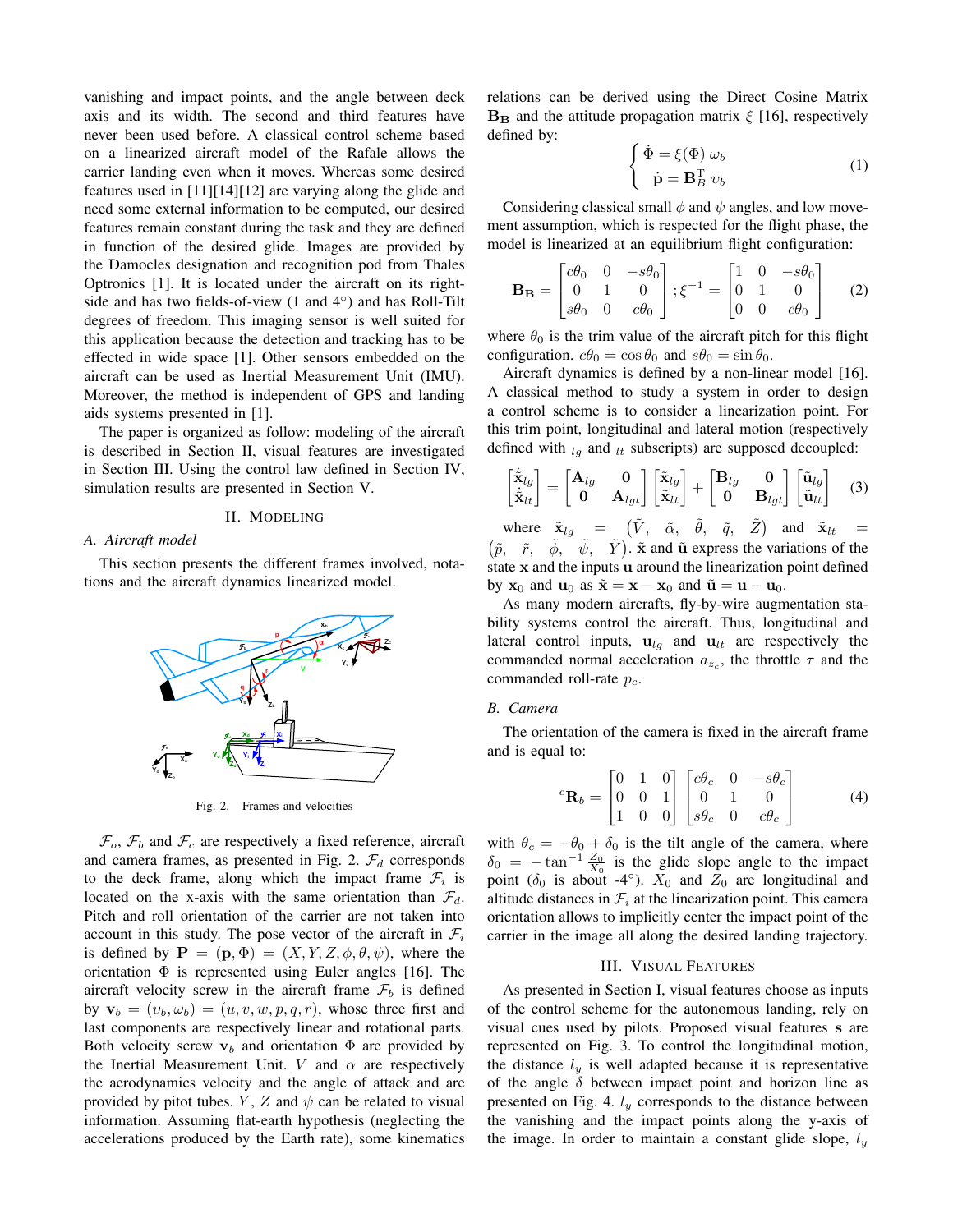

Fig. 3. Features  $l_y$ ,  $x_f$  and  $\theta_r$  in a general configuration

has to be regulated to a constant desired value which is approximately equal to the desired glide angle.

In order to align to the deck, the x-axis position of the vanishing point  $x_f$  (commonly used in [10][13][11]) and the angle  $\theta_r$  are used. The angle  $\theta_r$  is defined by two orthogonal segments belonging to the deck plane. Both provide information related to the cap and lateral position between carrier and aircraft. For example, configuration of Fig. 3 lets think that the camera is placed at the left of the deck alignment line and is not oriented in the deck axis.

At the authors knowledge, we recall that features  $l_y$  and  $\theta_r$  were never used before in visual servoing to land on static or moving runway, while we will see they allow obtaining satisfactory results.

#### *A. Visual features modeling*

The relation between the camera velocity  $v_c$  (expressed in the camera frame  $\mathcal{F}_c$ ) and visual features s is defined by the interaction matrix  $\mathbf{L}_s$  [9]:

$$
\dot{\mathbf{s}} = \mathbf{L}_{\mathbf{s}} \, \mathbf{v}_c \tag{5}
$$

with the well-known form for an image point:

$$
\mathbf{L}_{\mathbf{x}} = \begin{bmatrix} \mathbf{L}_{x} \\ \mathbf{L}_{y} \end{bmatrix} = \begin{bmatrix} \frac{-1}{Z} & 0 & \frac{x}{Z} & xy & -(1+x^{2}) & y \\ 0 & \frac{-1}{Z} & \frac{y}{Z} & 1+y^{2} & -xy & -x \end{bmatrix}
$$
(6)

where  $x$ ,  $y$ ,  $Z$  are respectively the x and y coordinates of the point in the image and the depth of the 3D point in the camera frame. The interaction matrix of the vanishing point corresponds to equation (6) considering  $Z$  tends to infinity, leading to invariance wrt any translational motion.

In the general case, the interaction matrix of a segment orientation  $\theta = \tan^{-1}(\frac{y_1 - y_2}{x_1 - x_2})$  (using coordinates of points  $x_1$  and  $x_2$ ) is defined by:

$$
\mathbf{L}_{\theta} = \begin{bmatrix} \frac{\frac{D}{l} s\theta}{l} c\theta\\ -D(x_m s\theta - y_m c\theta)/l\\ -x_m s^2\theta + \frac{y_m}{2} s2\theta\\ \frac{x_m}{2} s2\theta - y_m c^2\theta\\ -1 \end{bmatrix} (7)
$$

where  $D = \frac{1}{Z_1} - \frac{1}{Z_2}$ , l is the length of the segment and  $x_m$ and  $y_m$  are the coordinates of its middle point.

The three visual features are defined by:

$$
\mathbf{s} = (l_y, x_f, \theta_r) = (y_f - y_i, x_f, \theta_d - \theta_p) \tag{8}
$$

where  $\theta_d$  and  $\theta_p$  are the orientations of projected deck alignment line and its orthogonal line belonging to the deck plane at the impact point. From (6), we directly obtain:

$$
\mathbf{L}_{l_y} = \begin{bmatrix} 0 & \frac{1}{Z_i} & \frac{-y_i}{Z_i} & y_f^2 - y_i^2 & -x_f y_f + x_i y_i & -x_f + x_i \end{bmatrix}
$$
  
(9)  

$$
\mathbf{L}_{x_f} = \begin{bmatrix} 0 & 0 & 0 & x_f y_f & -(1 + x_f^2) & y_f \end{bmatrix}
$$
 (10)

The interaction matrix of the angle  $\theta_r$  is obtained from equation (7) for the two segments respectively defined by couples of points  $(i, f)$  and  $(l,r)$ , they are respectively referenced by subscripts  $_d$  and  $_p$ :

$$
\mathbf{L}_{\theta_{r}} = \begin{bmatrix} \frac{D_{d}}{l_{d}} s\theta_{d} - \frac{D_{p}}{l_{p}} s\theta_{p} \\ \frac{-D_{d}}{l_{d}} c\theta_{d} + \frac{D_{p}}{l_{p}} c\theta_{p} \\ \frac{-D_{d}(x_{d_{m}} s\theta_{d} - y_{d_{m}} c\theta_{d})}{l_{d}} + \frac{D_{p}(x_{p_{m}} s\theta_{p} - y_{p_{m}} c\theta_{p})}{l_{p}} \\ \frac{-x_{d_{m}} s^{2}\theta_{d} + \frac{y_{d_{m}}}{2} s2\theta_{d} + x_{p_{m}} s^{2}\theta_{p} - \frac{y_{p_{m}}}{2} s2\theta_{p}}{\frac{x_{d_{m}}}{2} s2\theta_{d} - y_{d_{m}} c^{2}\theta_{d} - \frac{x_{p_{m}}}{2} s2\theta_{p} + y_{p_{m}} c^{2}\theta_{p}} \end{bmatrix}^{T}
$$
\n(11)

Note that  $D_d = \frac{1}{Z_i}$  since the point f is the vanishing point. For any configuration of the camera, rotation around the zaxis has no effect on the feature  $\theta_r$ . For other components, some simplifications appear at the desired configuration.

#### *B. Interaction matrix at the desired configuration*

At the desired configuration, the aircraft is located along its ideal glide slope as presented in Fig. 4 and the camera is oriented as explained in Section II-B. For this desired configuration, visual features are given by  $x_i = 0$ ,  $y_i = 0$ ,  $x_f = 0, \ \theta_d = \pi/2, \ \theta_r = 0, \ D_p = 0, \ x_{d_m} = 0, \ y_{p_m} = 0$  and  $l_d = -y_f$ .



Fig. 4. Desired configuration for landing

Instantiating (9)(10) and (11), the interaction matrix  $\mathbf{L}_{s^*}$ at desired configuration is given by:

$$
\mathbf{L}_{\mathbf{s}^*} = \begin{bmatrix} 0 & \frac{1}{Z_i} & 0 & y_f^2 & 0 & 0 \\ 0 & 0 & 0 & 0 & -1 & y_f \\ \frac{-1}{|y_f| \, Z_i} & 0 & 0 & 0 & 0 & 0 \end{bmatrix}
$$
 (12)

where  $Z_i$  and  $y_f$  are different of zero.

The interaction matrix  $L_{s^*}$  highlights why these features are interesting to land. Indeed,  $l_y$  is closely linked to longitudinal motions  $v_y$  and  $\omega_x$  whereas  $x_f$  and  $\theta_r$  allow to control respectively lateral velocity  $v_x$  and relative cap  $\omega_y$ .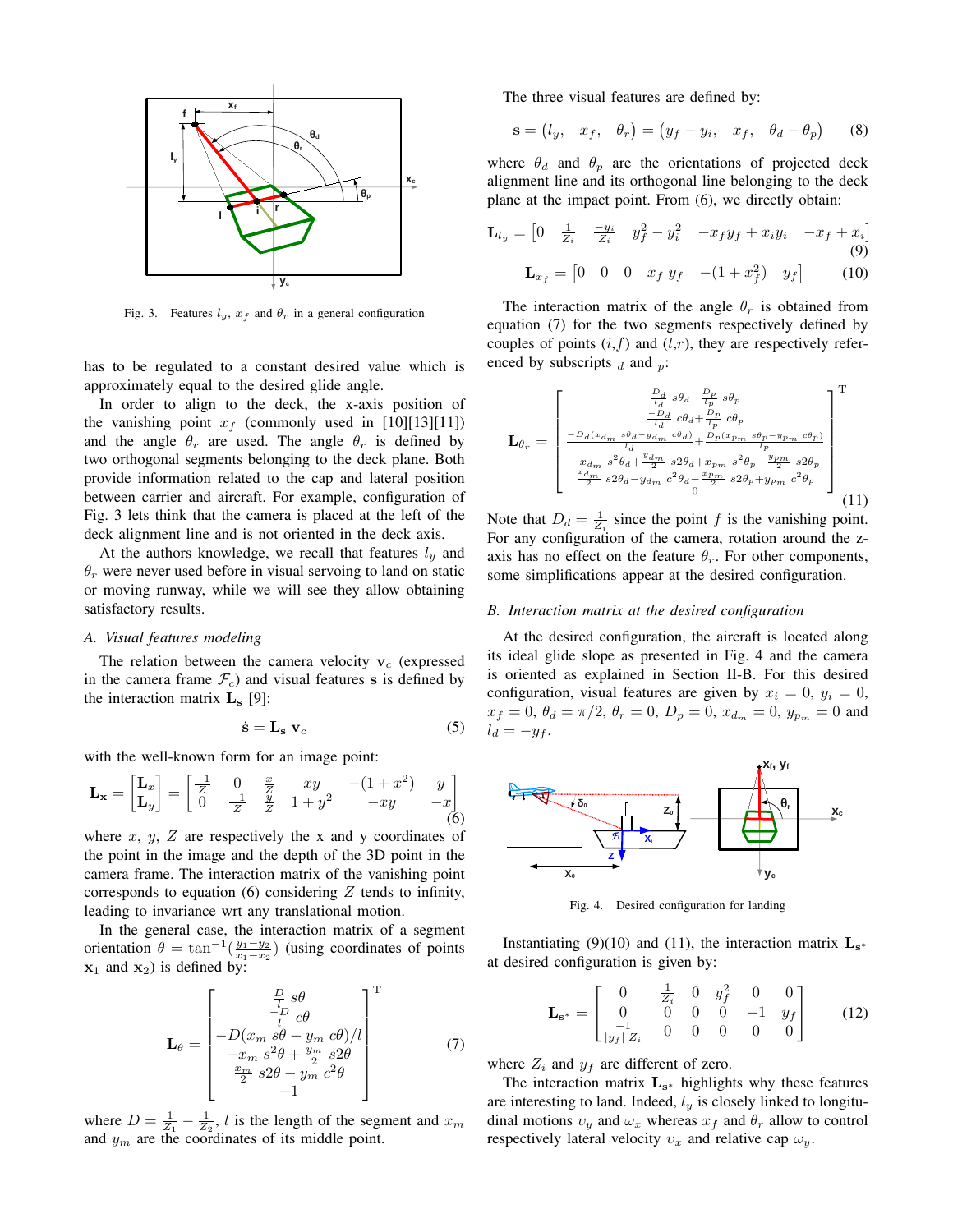#### *C. From pose to visual features*

We now present the link between the aircraft pose and visual features in order to determine the relation between them at desired position. The carrier velocity is not taken into account in this modeling. Using (6), the link between aircraft velocity  $v_b$  and time derivative of visual features s is established by:

$$
\dot{\mathbf{s}} = \mathbf{L_s} \,^c \mathbf{W}_b \, \mathbf{v}_b \tag{13}
$$

where  ${}^{c}\mathbf{W}_{b}$  is the velocity screw transformation matrix:

$$
{}^{c}\mathbf{W}_{b} = \begin{bmatrix} {}^{c}\mathbf{R}_{b} & {}^{[c}\mathbf{t}_{b}]_{\times} {}^{c}\mathbf{R}_{b} \\ \mathbf{0} & {}^{c}\mathbf{R}_{b} \end{bmatrix}
$$
 (14)

with  ${}^{c}$ **R**<sub>b</sub> and  ${}^{c}$ **t**<sub>b</sub> are the pose of the aircraft in the camera frame  $\mathcal{F}_c$  and  $\left[\right]_{\times}$  is the skew matrix expression. For simplification purpose,  ${}^{c}\textbf{t}_{b}$  is equal to zero (we consider the camera at the cog of the aircraft).

In order to express the relation with pose derivative, (13) becomes:

$$
\dot{\mathbf{s}} = \mathbf{L}_{\mathbf{s}} \ ^{c} \mathbf{W}_{b} \ ^{b} \mathbf{W}_{i} \ \dot{\mathbf{P}} \tag{15}
$$

where  ${}^b\mathbf{W}_i$  is the transformation matrix obtained from (1):

$$
{}^{b}\mathbf{W}_{i} = \begin{bmatrix} \mathbf{B}_{\mathbf{B}} & \mathbf{0} \\ \mathbf{0} & \xi^{-1} \end{bmatrix}
$$
 (16)

Instantiating (15) around the trim point defined in Section II-A, it leads to:

$$
\dot{l}_y = y_f^2 \dot{\theta} - \frac{s2\delta_0}{2 X_0} \dot{X} - \frac{c^2 \delta_0}{X_0} \dot{Z}
$$
 (17)

$$
\dot{x}_f = (y_f \ c\theta_c - s\theta_c) \ \dot{\phi} - (c\delta_0 + y_f \ s\delta_0) \ \dot{\psi} \tag{18}
$$

$$
\dot{\theta_r} = \frac{c\delta_0}{|y_f| X_0} \dot{Y}
$$
\n(19)

where  $c\delta_0 = \cos \delta_0$  and  $s\delta_0 = \sin \delta_0$ .

The link between the derivative of pose and the derivative of visual features is rewritten as:

$$
\dot{\mathbf{s}} = \mathbf{J}_s \dot{\mathbf{P}} \tag{20}
$$

with, considering small angle assumption ( $c\delta_0 = 1$ ,  $s\delta_0 = 0$ ):

$$
\mathbf{J}_{\mathbf{s}} \approx \begin{bmatrix} 0 & 0 & -\frac{1}{X_0} & 0 & y_f^2 & 0 \\ 0 & 0 & 0 & y_f & c\theta_c - s\theta_c & 0 & -1 \\ 0 & \frac{1}{|y_f| \, X_0} & 0 & 0 & 0 & 0 \end{bmatrix} \tag{21}
$$

Assuming small displacement around a given pose, the integration of relation (20) leads to:

$$
\tilde{\mathbf{s}} = \mathbf{J}_\mathbf{s} \; \tilde{\mathbf{P}} \tag{22}
$$

This constitutes the relation between the pose and the visual features that will be used in the control law. Visual features  $l_y$ ,  $x_f$  and  $\theta_r$  are respectively related to altitude, relative cap and lateral position of the aircraft with respect to the impact frame.

#### IV. CONTROL LAW

The objective of the control is to make landing the aircraft using its internal state measured with the IMU and visual features provided by the camera.

# *A. System outputs*

States of the aircraft, presented in equation (3) are observable using aircraft sensors and visual measurements. Thus, longitudinal and lateral outputs are composed by:

$$
\mathbf{y}_{lg} = \begin{pmatrix} V, & \alpha, & \theta, & q, & l_y \end{pmatrix} \tag{23}
$$

$$
\mathbf{y}_{lt} = \begin{pmatrix} p, & r, & \phi, & x_f, & \theta_r \end{pmatrix} \tag{24}
$$

and linked to the states by  $\tilde{\mathbf{y}}_{lg} = \mathbf{C}_{lg} \tilde{\mathbf{x}}_{lg}$  and  $\tilde{\mathbf{y}}_{lt} = \mathbf{C}_{lt} \tilde{\mathbf{x}}_{lt}$ where matrix  $C_{lg}$  and  $C_{lt}$  are easily obtained from (22):

$$
\mathbf{C}_{lg} = \begin{bmatrix} \mathbf{I}_{4 \times 4} & \mathbf{0}_{4 \times 1} \\ 0 & 0 & y_f^2 & 0 & -\frac{1}{X_0} \end{bmatrix}
$$
 (25)

$$
\mathbf{C}_{lt} = \begin{bmatrix} \mathbf{I}_{3\times3} & \mathbf{0}_{3\times2} \\ 0 & 0 & y_f c\theta_c - s\theta_c & -1 & 0 \\ 0 & 0 & 0 & 0 & \frac{1}{|y_f| X_0} \end{bmatrix}
$$
 (26)

 $\mathbf{I}_{r \times c}$  and  $\mathbf{0}_{r \times c}$  are respectively Identity and Zeros matrix, with  $r$  and  $c$  the number of rows and columns.

# *B. State feedback control law*

As in previous works ([13][11][12][10]), state feedback is used as control law. As the state is not directly available, state is expressed using visual features contained in  $\tilde{y}$ . Inputs are computed as follow:

$$
\begin{bmatrix}\tilde{\mathbf{u}}_{lg} \\ \tilde{\mathbf{u}}_{lt}\end{bmatrix} = -\begin{bmatrix}\n\mathbf{K}_{lg} & \mathbf{0} \\
\mathbf{0} & \mathbf{K}_{lt}\end{bmatrix}\begin{bmatrix}\tilde{\mathbf{x}}_{lg} \\ \tilde{\mathbf{x}}_{lt}\end{bmatrix} = -\begin{bmatrix}\n\mathbf{K}_{lg}\mathbf{C}_{lg}^{-1} & \mathbf{0} \\
\mathbf{0} & \mathbf{K}_{lt}\mathbf{C}_{lt}^{-1}\n\end{bmatrix}\begin{bmatrix}\n\tilde{\mathbf{y}}_{lg} \\ \tilde{\mathbf{y}}_{lt} \\ (27)\n\end{bmatrix}
$$

The system is regulated around the point  $y_{lg}^*$  =  $(V^*, \alpha^*, \theta^*, 0, l_y^*)$  and  $y_{lt}^* = (0, 0, 0, 0, -\pi/2)$ . It has to be emphasized that desired state remains constant all along the descent, which is not the case with previous methods.

State feedback gains  $\mathbf{K}_{lg}$  and  $\mathbf{K}_{lt}$  are computed using optimal LQ method with weighting matrix defined in [16]:

$$
Q = diag(1/\tilde{x}_{i_{max}}^2)
$$
 (28)

$$
R = diag(1/\tilde{u}_{i_{max}}^2)
$$
 (29)

In order to simplify the control and demonstrate its robustness, matrix  $C_{lq}$  and  $C_{lt}$  are computed for a given  $X_0$ corresponding to the mean of the longitudinal difference. Elements  $\theta_c^*$  and  $y_f^*$  do not vary along the desired descent.

# V. RESULTS

This section presents results of the control law proposed in the previous section. To demonstrate the control law validity, it was tested with a simulation software provided by Dassault Aviation, which contains a realistic non-linear model of the stabilized aircraft. We consider a moving carrier at 20 kts (about 10.3 meters per second) with no attitude movement (this case will be further investigated). The wind is not considered. As usual, the deck axis of the carrier is oriented with respect to the carrier axis of an angle of about 7°. For the two simulations, desired outputs  $V^*$ ,  $\alpha^*$ ,  $\theta^*$  and  $l_y^*$  are respectively equal to 67 meters per second, 14 degrees, 10.3 degrees and -0.07 meters.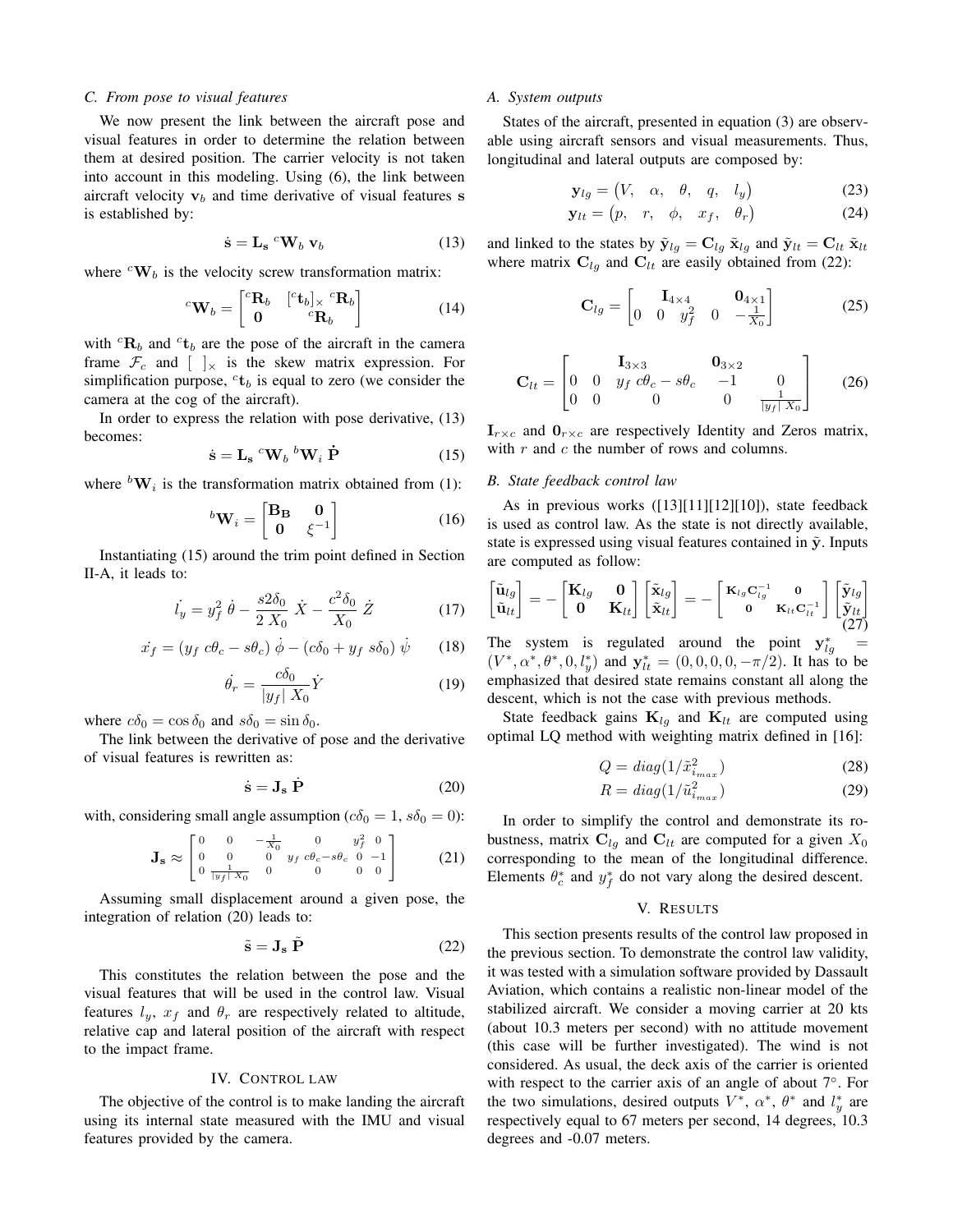### *A. Simulated visual features*

Some assumptions are led in this part whose purpose is to validate the control law. Visual features values are considered available, there is no image processing step. The aircraft is initialized near the usual position at about 7 km from the carrier. Vertical and lateral shift with respect to the ideal trajectory are respectively equal to 100 and 240 meters; moreover, a cap difference of 5 degrees is also introduced.

The alignment and landing tasks are performed with a good behavior as presented on Fig. 5, 6 and 7 which respectively present longitudinal and lateral trajectories, positioning errors between aircraft and carrier, aircraft angles and visual features. Considering a far initial position and the carrier movement, longitudinal and lateral errors (Fig. 6b) decrease smoothly with angles remaining acceptable for the aircraft. Indeed, the angle of attack, which is closely linked to the aircraft stall and stability, is varying very few, and velocity variation is inferior to 5 m/s. Moreover, lateral angles  $\phi$ and  $\psi$  remain in the aircraft capabilities, even with a large initial position error. In the image, the time evolution of features is smooth. The small jump in the vertical trajectory at the beginning is due to the fact that, at this moment, the pitch angle is increasing (Fig. 6a). In the image (Fig. 7), the segment  $[i]$  evolves far from the desired position,  $l_y$  is not invariant to pitch variation as presented in equation (12). Moreover, the lateral dynamics has an impact on  $l_y$  since we consider only the y component. Nevertheless, these couplings have not a significant effect since the landing is performed well. Considering that the carrier velocity is not taken into account, a small tracking error appears (more visible for lateral error on Fig. 6b). But this error is reduced as the distance between aircraft and carrier is reduced. Usually, tracking error remains constant at constant velocity, but using our visual features, the tracking error converges to zero at the landing (at the end of the simulation lateral error is equal to 11 cm). The lateral control is also performed without an important coupling with longitudinal control. It remains a small difference in the relative cap  $\psi_r$  of about 1°(Fig. 6a) due to the carrier velocity. In the image, it leads to a small difference for  $x_f$  and  $\theta_r$  (Fig. 7) wrt the desired values.

Considering that the initial position is far from the carrier, and there is no trajectory following, the control scheme and the visual features allow to perform alignment and landing tasks with a compatibility of the aircraft dynamics.

#### *B. Control using a 3D-model based tracker*

The control law was tested with a 3D-model based tracker (presented in [1]) in a simulation environment based on a high fidelity visualization software. The sampling time of the loop is set to 50 ms. The tracker provides directly the estimated pose  ${}^{c}\hat{\mathbf{M}}_{d}$  between the deck and the camera. In this simulation, camera used is the Damocles pod presented in Section I. Using the estimated pose, the pod tilt and roll are controlled to center the carrier in the image. Knowing the Damocles camera orientation and position  ${}^{c}M_b$ , the pose between the aircraft and the deck  ${}^b{\rm M}_d$  can be computed. We then consider a virtual static camera  $c_v$  whose orientation is



Fig. 5. Lateral and vertical trajectories of aircraft and impact point of carrier (meters); Black dash line corresponds to the glide desired; Blue dash lines are the orientation of the deck at the beginning and the end of simulation



Fig. 6. (a) Time evolution of angles (in degrees) for longitudinal and lateral control; (b) Time evolution of vertical and lateral errors (meters) between the aircraft and the impact point of carrier

defined as in Section II-B and positioned at the cog of the aircraft, visual features  $l_y$ ,  $x_f$  and  $\theta_r$  are computed using the pose  ${}^{c_v}\hat{\mathbf{M}}_d$  between the deck and this virtual camera (we have  ${}^{c_v}\hat{\mathbf{M}}_d = {}^{c_v}\mathbf{M}_b {}^{c}\mathbf{M}_b^{-1} {}^{c}\hat{\mathbf{M}}_d$ ). To summarize the method, the visual tracking is done with the swiveling Damocles camera c whereas the visual control of the aircraft is performed with a virtual fixed camera  $c_v$ .

Results using the 3D tracker are presented in Figs. 9 and 8 and in the enclosed video. To take into account the model based tracker and the camera with a FOV of 4◦ , the task is performed from 3500 meters from the carrier to near the touch point, and gains of the control law were reduced. In order to be representative of the operational conditions, the aircraft is initially shifted of 20 and 35 meters in vertical and lateral positions. The landing phase is performed by taking into account all the loop: dynamics, sensors, perception and control law. As in previous results, the position errors (Fig. 8c) converge to zero with a damped behavior without exceeding limitation of angles (Fig. 8b). Of course, measures of the visual features (Fig. 9c) are noisier due to the image processing step and it has to be highlighted that no filter is implemented. Moreover, it has to be emphasized that the 3D-model based tracker succeeds to track the carrier over a wide variation of the carrier size in the image (see Figs. 9a and 9b).

# VI. CONCLUSION AND FUTURE PERSPECTIVES

This paper has presented a new set of visual features to perform automatic landing on aircraft carrier. These features